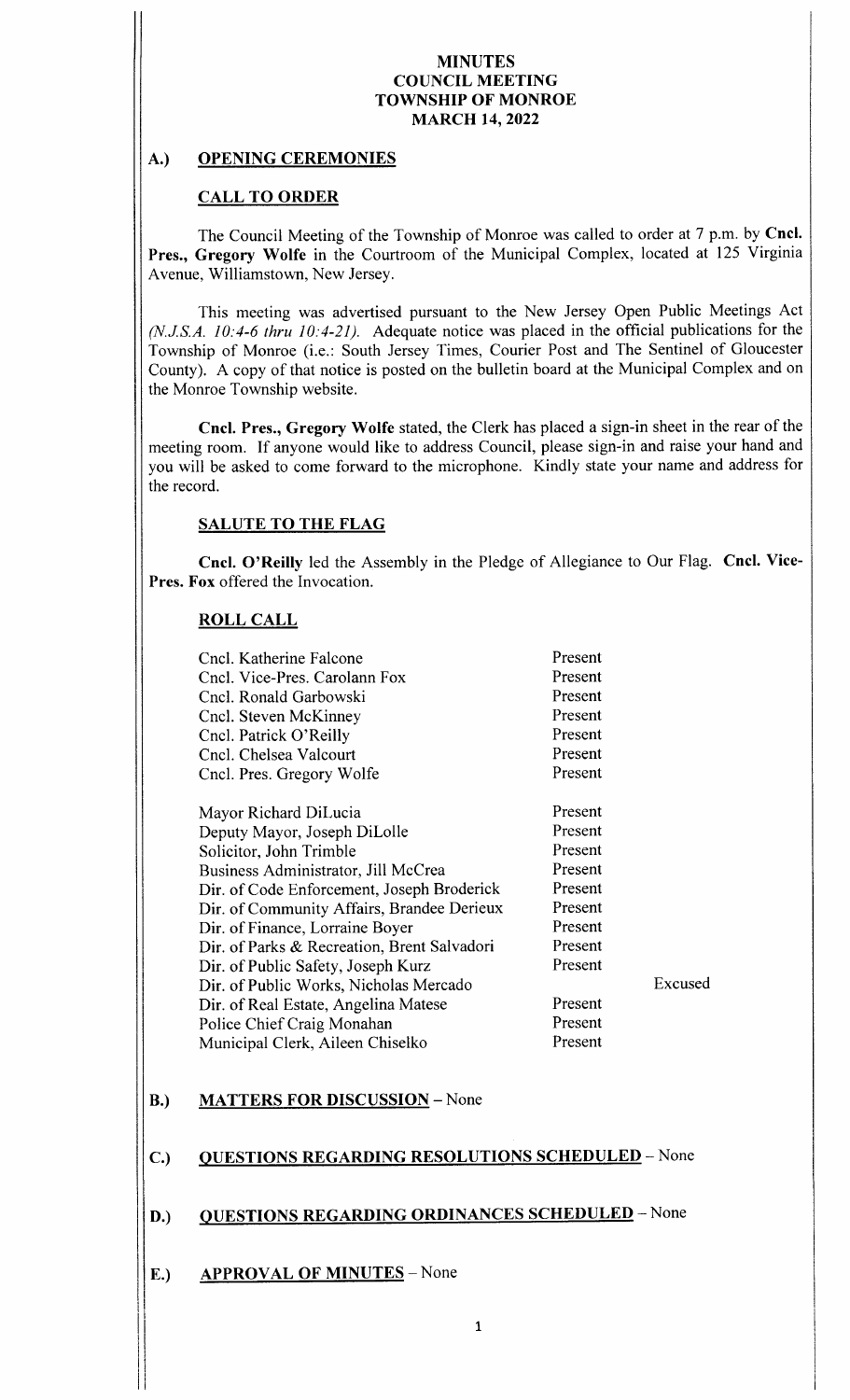#### F.) CORRESPONDENCE – None

# G.) RESOLUTIONS

Cncl. Garbowski made a motion to open the public portion for Resolutions scheduled. The motion was seconded by Cncl. Valcourt and unanimously approved by all members of Council. With no one wishing to speak, Cncl. Garbowski made a motion to close the public portion for Resolutions scheduled. The motion was seconded by Cncl. Vice-Pres. Fox and unanimously approved by all members of Council.

Cncl. Garbowski made <sup>a</sup> motion to bracket for approval, by Consent Agenda, Resolutions R:87-2022 through R:95-2022. The motion was seconded by Cncl. Valcourt and unanimously approved by all members of Council.

### CONSENT AGENDA RESOLUTIONS R:87-2022 THROUGH R:95-2022

R:87-2022 Emergency Temporary Resolution Prior to Adoption of the 2022 Budget for the Township of Monroe, County of Gloucester

R:88-2022 Resolution Adjusting Township of Monroe Tax Records

R: 89-2022 Resolution Approving the Bill List and Paid List for the Council Meeting of March 14, 2022

R:90-2022 Resolution of the Township Council of the Township of Monroe Authorizing the Waiver of All Application Fees, Construction Fees and Other Associated Permit Fees in Conjunction with Carnival Permits for the Applicant Our Lady of Peace Parish within the Township of Monroe

R:91-2022 Resolution of the Township of Monroe Releasing the Performance Guaranty Posted in the Amount of \$50,399.00 for "Wal-Mart Retail Site", Site Plan #BSP-416, Block 3901, Lots 1, 38, 38. 01, 39, 40 & <sup>a</sup> Portion of 1. <sup>01</sup> and Substituting <sup>a</sup> Maintenance Guaranty in the Amount of \$6,299.88 (Landscape Buffer)

R: 92-2022 Resolution of the Township Council of the Township of Monroe Authorizing and Appointing Conditional Redeveloper and Approving <sup>a</sup> Memorandum of Understanding Between Hexa Builders and the Township of Monroe

R: 93-2022 Resolution of the Township Council of the Township of Monroe Authorizing and Appointing Conditional Redeveloper, MJ Voorhees SS, LLC for Block 101, Lot 7

R: 94-2022 Resolution of the Township of Monroe Authorizing an Award of Contract to Command Co. Inc. for the Monroe Township Dog Park

R: 95-2022 Resolution Authorizing Closed Executive Session of the Township Council of the Township of Monroe

Cncl. Garbowski made a motion to approve Resolutions R:87-2022 through R:95-2022. The motion was seconded by Cncl. Vice-Pres. Fox and unanimously approved by all members of Council.

# H.) ORDINANCES

Cncl. Garbowski made a motion to open the meeting to the public for the Ordinance listed on the agenda for Second Reading and Public Hearing. The motion was seconded by Cncl. O' Reilly and unanimously approved by all members of Council. With no one wishing to speak on the Ordinance for Second Reading, Cncl. Garbowski made a motion to close the Public Hearing. The motion was seconded by Cncl. Vice-Pres. Fox and unanimously approved by all members of Council.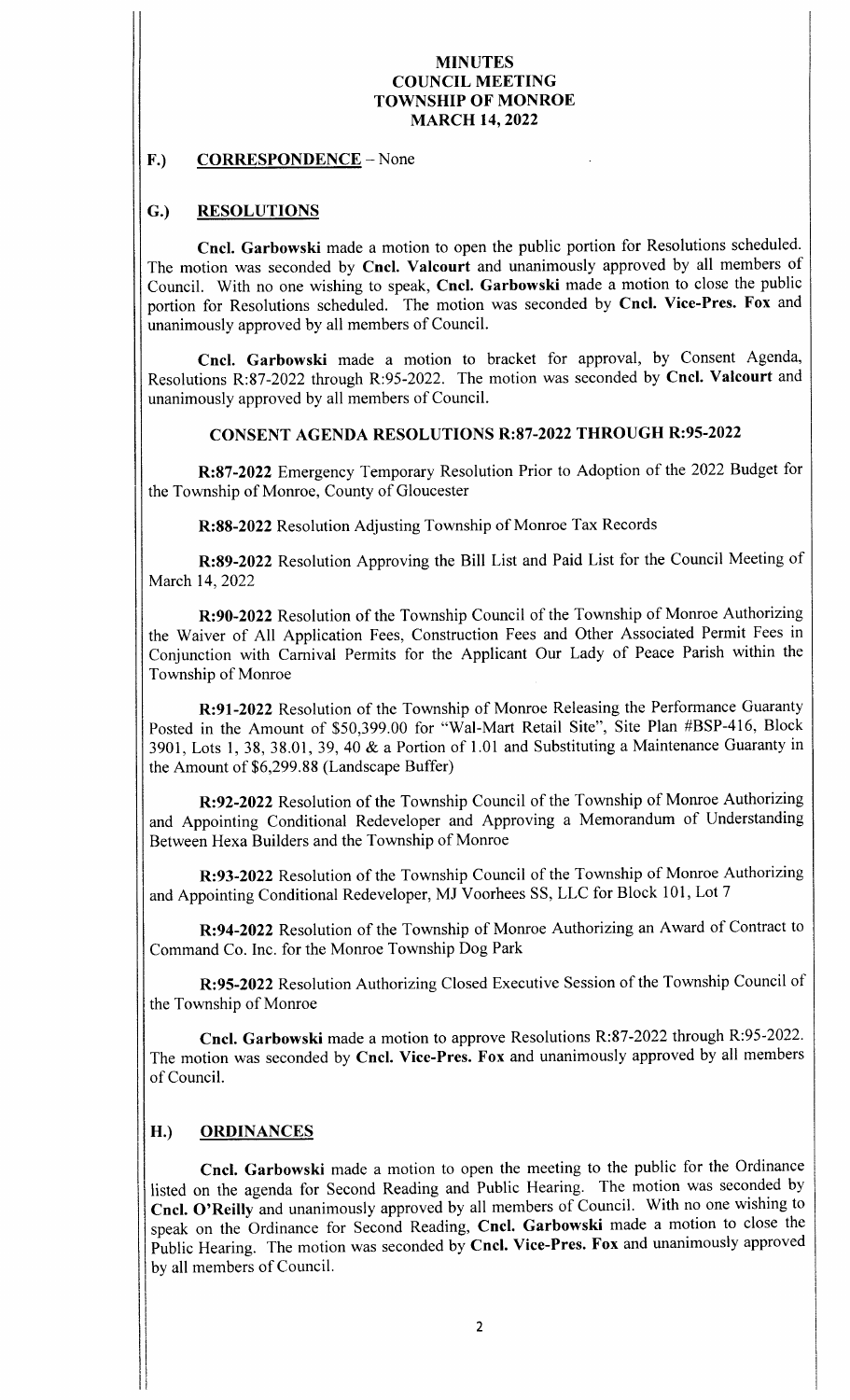# H.) ORDINANCES (cont'd)

0:04- <sup>2022</sup> An Ordinance of the Township Council of the Township of Monroe to Amend Chapter 74 of the Code of the Township of Monroe, Entitled "Fees"

Second Reading: The above Ordinance was published in an official publication for the Township of Monroe. This portion was opened to the public.

Cncl. Garbowski made a motion to approve Ordinance O:04-2022 for Second Reading and Public Hearing. The motion was seconded by Cncl. Vice-Pres. Fox and unanimously approved by all members of Council.

### ROLL CALL VOTE TO APPROVE ORDINANCE 0:04-2022 FOR SECOND READING AND PUBLIC HEARING— 7 AYES ( Falcone, Fox, Garbowski, McKinney, O' Reilly, Valcourt, Wolfe)

Tally: 7 Ayes, 0 Nay, 0 Abstain, 0 Absent. Ordinance O:04-2022 was duly approved for Second Reading and Public Hearing.

0:05- <sup>2022</sup> An Ordinance of the Township Council of the Township of Monroe to Amend Chapter 4 of the Code of the Township of Monroe, Entitled " Administrative Code"

First Reading: A copy of this Ordinance was posted on the bulletin board at the Municipal Complex. Additional copies were made available to the public.

Cncl. Garbowski made a motion to approve Ordinance O:05-2022 for First Reading and Publication. The motion was seconded by Cncl. Vice-Pres. Fox and unanimously approved by all members of Council.

- I.) NEW BUSINESS— None
- J.) UNFINISHED BUSINESS None

# K.) REPORTS AND OTHER MATTERS

Mayor DiLucia thanked Council for their support of Resolution R:94-2022, which authorized the award of contract for the Dog Park. He spoke regarding the history of the Dog Park and the grant that the Township had received from Green Acres for the park, noting it has been a long time in the making. Mayor DiLucia thanked Pennoni Associates, Inc. for the plan they created, which was an alternate from the original plan and includes <sup>a</sup> walking trail. He is hopeful that the Dog Park will be completed by early summer. The Mayor thanked everyone who has worked on this project over the years, including the two previous Mayors, who have been <sup>a</sup> part of this.

Deputy Mayor DiLolle spoke regarding the Dog Park, noting it has been a long time coming. He is happy to see this project get underway and he believes it is just another "feather in the cap" for Monroe Township.

Director of Parks & Recreation, Mr. Salvadori reported that the annual Easter Egg Hunt will be held on April 9<sup>th</sup> beginning at 12 noon, located at Owens Memorial Park. He stated, the Township's Shredding Event will be held on April 2<sup>nd</sup>, located at the Public Works Building, and will include an electronics drop-off. Bulk pick-up will still be taking place that day, as well.

Cncl. McKinney reported, in February, the Historical Society held a Black Ancestory Presentation for Black History Month, which was <sup>a</sup> very successful event. On behalf of the Historical Society, Cncl. McKinney thanked the Director of Community Affairs, Brandee Derieux for all of her help and hard work. March is Woman's History Month and on March 26<sup>th</sup>, beginning at 1: 00pm at the Pfeiffer Community Center, the Historical Society will be holding a